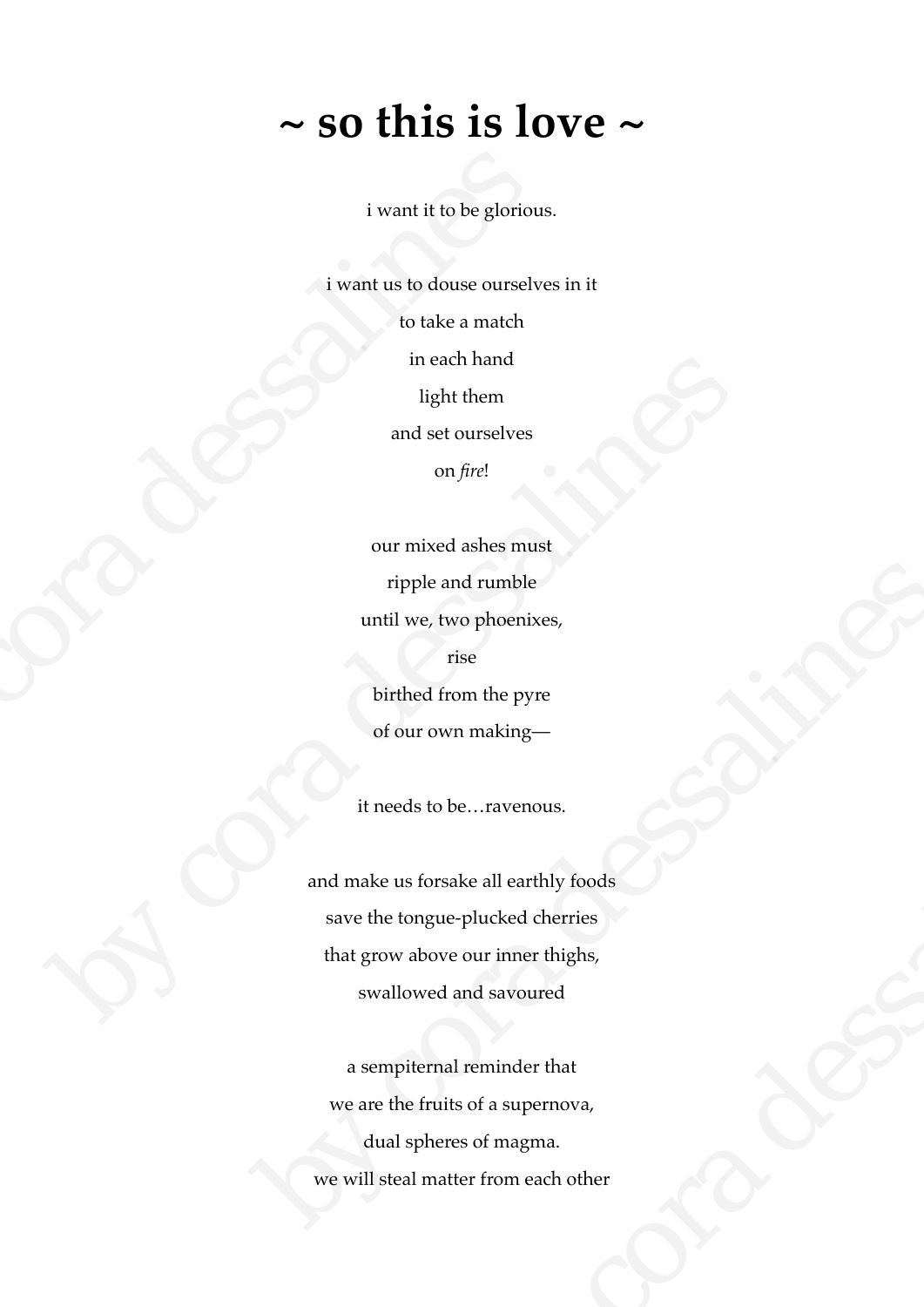like two thieves in the night

gorging in tandem

lava—

combust

we

until

i only want it if it's going to bring me beyond the brink of destruction and make astronomers believe planets will form from we, these dead stars' disk. gorging in tandem<br>
lav<br>
combust<br>
we<br>
until<br>
i only want it<br>
if it's going to bring me<br>
beyond the brink of destruction and make astronomers belie<br>
planets will form from we<br>
these dead stars' disk.<br>
stars above, it must b outil<br>
inly want it<br>
if it's going to bring me<br>
beyond the brink of destruction<br>
and make astronomers believe<br>
planets will form from we,<br>
these dead stars' disk.<br>
stars above, it must be r a p t u r o u s!<br>
and so fucking

stars above, it must be r a p t u r o u s!

and *so fucking* consuming that my lungs become your air becomes my lungs fill faster than what my breath can catch. planets will form from we,<br>these dead stars' disk.<br>stars above, it must be r a p t u r o u s!<br>and so fucking consuming<br>that my lungs<br>become your air<br>becomes my lungs<br>fill faster than what<br>my breath can catch.<br>trust, we bes consuming<br>
lungs<br>
vour air<br>
nan what<br>
can catch.<br>
the willing<br>
balconies<br>
loodlines<br>
e a pact<br>
ts may only

trust, we best be willing to lean over balconies sever our bloodlines and make a pact that our hearts may only